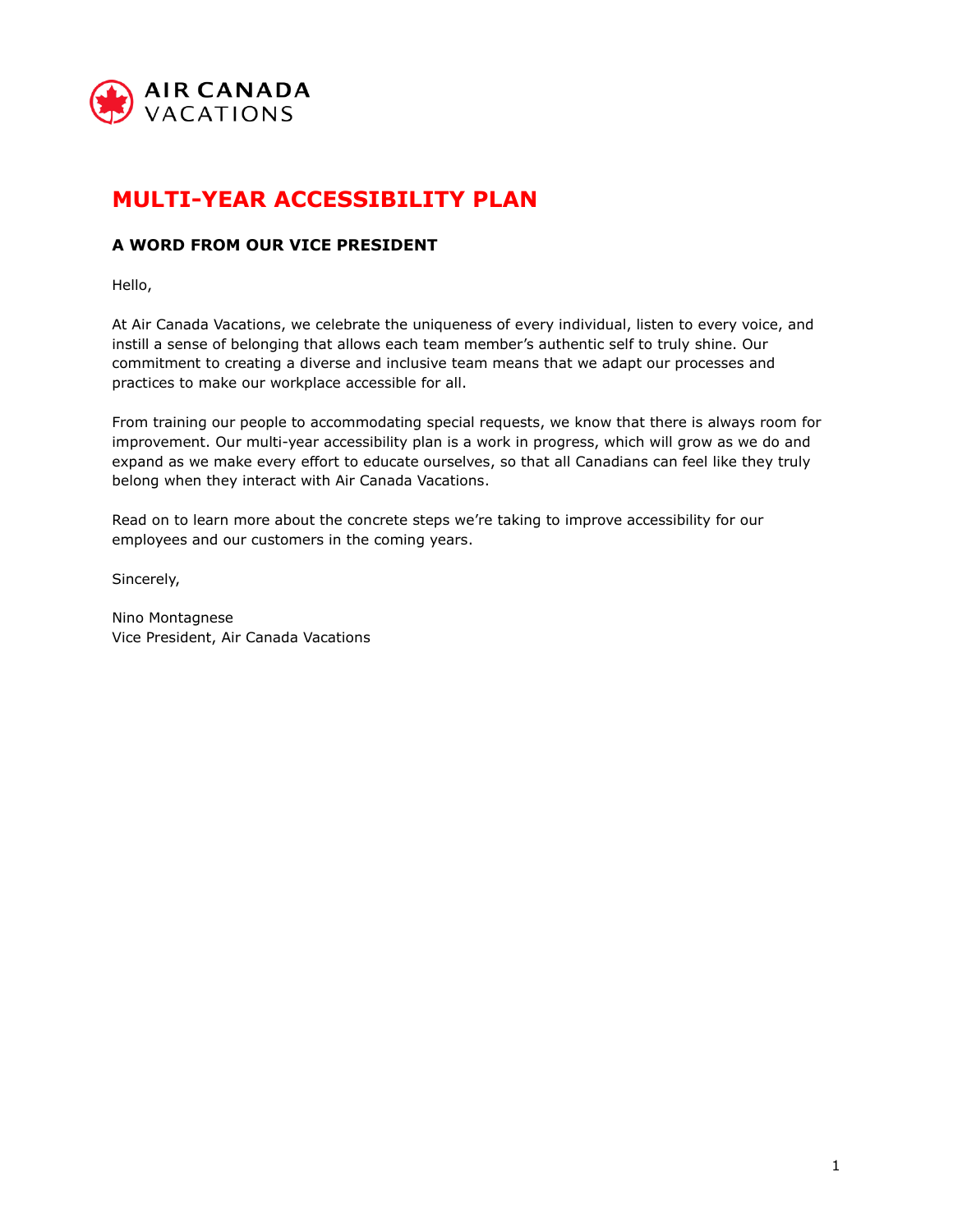

## **INTRODUCTION**

Air Canada Vacations strives to meet the needs of its employees and customers with disabilities and is working hard to remove and prevent barriers to accessibility. We are committed to fulfilling our requirements under the Accessibility for Ontarians with Disabilities Act, 2005.

This accessibility plan outlines the steps we're taking to meet those requirements and to improve opportunities for people with disabilities. Our plan shows how we will play our role in making Ontario an accessible province for all Ontarians. The plan is reviewed and updated at least once every 5 years.

We train every person as soon as practicable after being hired and provide training in respect of any changes to the policies. We maintain records of the training provided including the dates on which the training was provided and the number of individuals to whom it was provided.

# **SECTION I: PAST ACHIEVEMENTS TO REMOVE AND PREVENT BARRIERS**

#### **CUSTOMER SERVICE**

Air Canada Vacations helps all our customers have the perfect vacation, taking their needs and disabilities into account. In order to best accommodate customers with disabilities, we have procedures in place such as:

## **Flights**

There are codes within our system that help identify passengers with an accessibility request, so that they can be easily accommodated from the moment they arrive at the airport.

#### **Transfers**

When making a booking for customers that require additional accessibility accommodations, our team makes a special request for our destination services team so that the needs of the customer can be met at destination.

#### **Hotels**

Once we are made aware of a customer's need for additional accessibility accommodations, we have a procedure in place to contact their desired hotel and make a special request on their behalf. If the hotel cannot meet their specific needs, we find alternate arrangements for them based on their request.

## **INFORMATION AND COMMUNICATIONS**

#### **Improvements for Customers**

Our team has made significant improvements to the accessibility of our website, adhering to the WCAG 2.0AA standards, to remove barriers for our customers.

Examples include:

- Navigation using the TAB key
- Color contrast
- HTML compliant to allow reading for those with impaired vision

#### **Improvements for Employees**

In 2021, we replaced desktop computers with laptops and docking stations to allow all employees full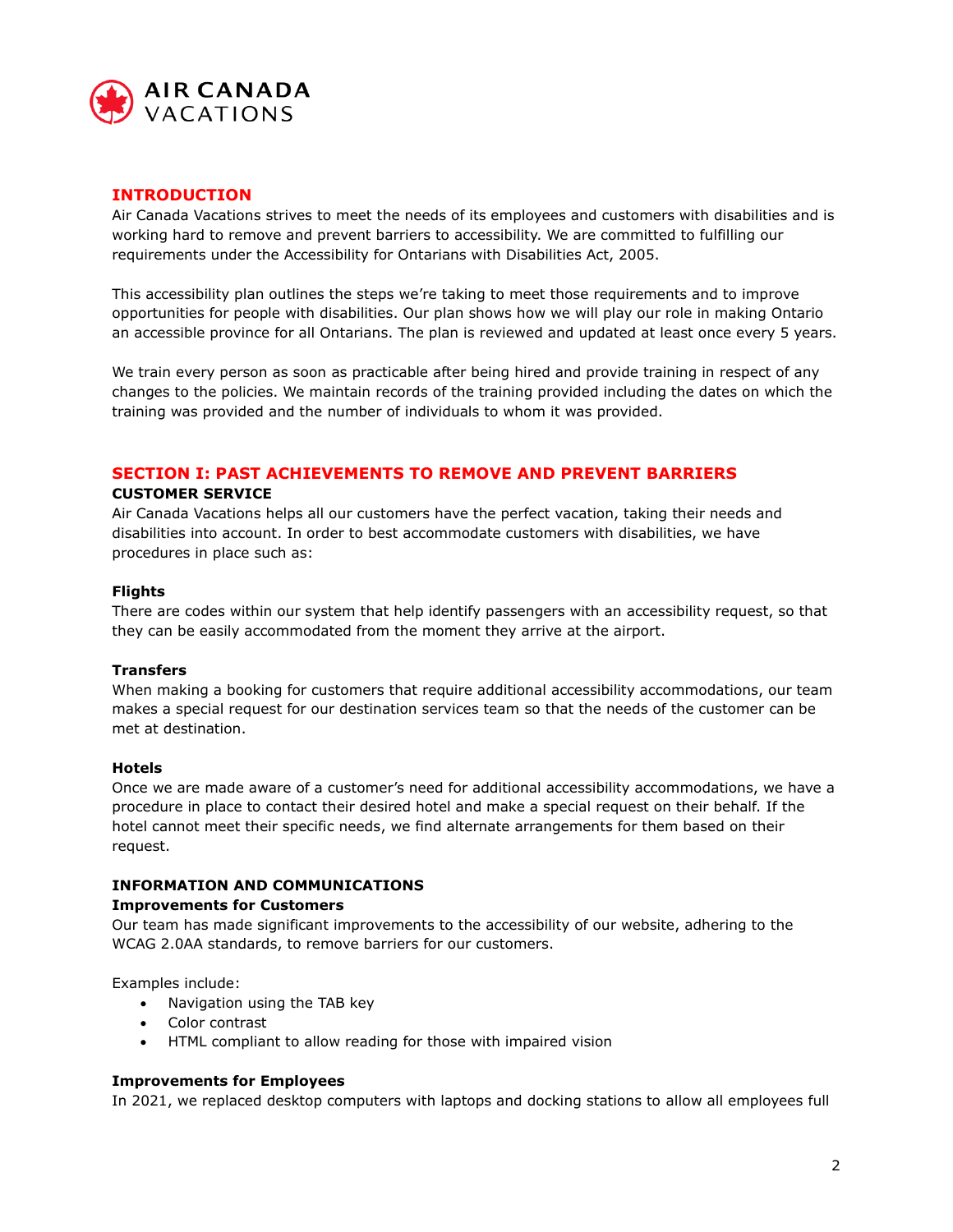

mobility. Telephone headsets were replaced by noise-cancelling USB headsets, offering employees the functionality to work from anywhere with an internet connection. Every employee can also now control the specific volume on their USB headset via the sound control panel. We provide employees with hearing impairment their own special headsets to meet their needs, upon request.

In addition, we've unlocked the graphic settings to all users in our organization, allowing each team member to change the resolution size on their screens to smaller or larger fonts depending on their visual needs.

#### **EMPLOYMENT**

We inform all our employees, both new and existing, of our accessible employment practices. This includes, but is not limited to, policies on providing job accommodations that take into account an employee's accessibility needs due to a disability.

Our group insurance provider creates an accommodation plan for each employee with a disability, which is then implemented by Air Canada Vacations. We involve the employee in the process, and seek outside expert help as required, to determine the employee's accommodation needs and ensure that they are fully met. The plan is then reviewed as often as necessary.

Our quarterly financial update webcasts are provided to all employees in accessible format through transcripts.

Our performance management system includes the capability for visually impaired employees to enlarge the font on their screens.

Employees with learning disabilities are given additional accommodations, such as extra time to complete tests while in training.

#### **TRAINING**

We believe that educating our team is the best way to remove barriers to accessibility. To that end, our employees completed a mandatory accessibility training on AODA's General Requirement Training Module. Depending on their roles and responsibilities, additional training was required of some departments to further enhance understanding of the barriers present in each of their areas and how to overcome them.

Our Sales and Product Development teams completed the Customer Service Standard Module. Our IT, Facilities, E-Commerce, Communications and Training departments completed the Information and Communication Standard Module. Finally, employees in Human Resources, Payroll, Benefits, and all People Managers completed the Employment Standard Module with the goal of understanding fair employment practices. All training was completed and documented before February 4, 2022.

We have also trained the QA, developer, and FA on our web team to understand WGA 2.0AA standards so that they can apply them to our business decisions and designs moving forward.

#### **OTHER**

We have incorporated instructions into our emergency response plan specifically for people with disabilities and communicated these details to our organization. Each floor of our office has been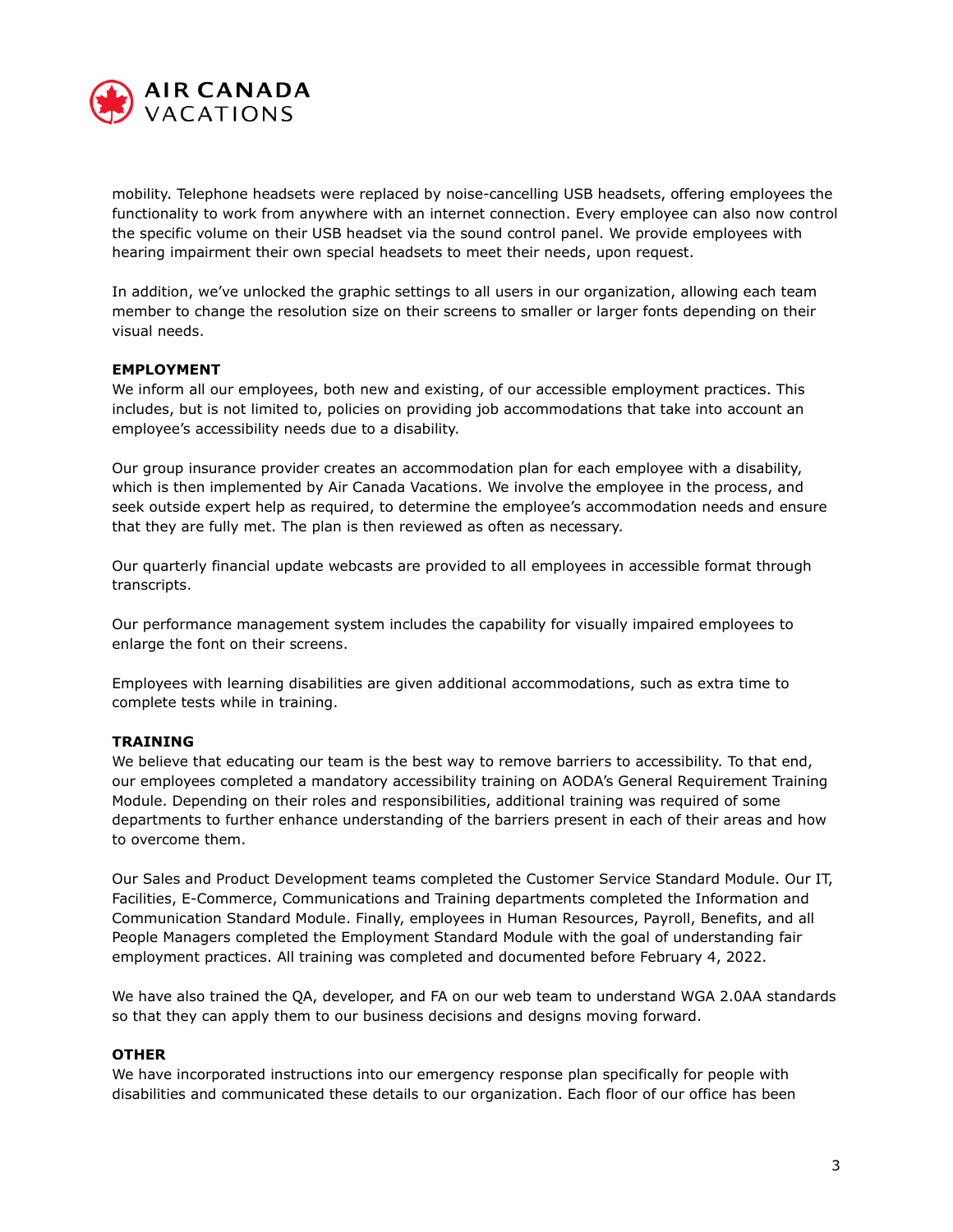

assigned a fire safety liaison, responsible for ensuring that everyone has evacuated the level and an assistant fire safety liaison, responsible for waiting by the elevator with employees who have a disability and assists the fire safety liaison with evacuation. In the event of an emergency, employees with disability must wait by the elevators with the assistant fire safety liaison until they are told what to do by the building security or a fireman. These liaisons are clearly identified by name in the emergency response plan available to our entire workforce on our company intranet.

Upon request, we also provide our employees with ergonomic office chairs, sit/stand risers, and laptop risers.

# **SECTION II: STRATEGIES AND ACTIONS**

#### **INFORMATION AND COMMUNICATIONS**

Air Canada Vacations is committed to making our information and communications accessible to people with disabilities.

To meet this goal, we are:

- Incorporating accessibility into our digital brochures, beginning in late 2022, to meet WCAG 2.0AA standards.
- Redesign of our customer newsletter, with improvements to HTML that screen readers for the visually impaired can more easily pick up on. This new format will be launched in the second half of 2022.
- Making accessibility a key deliverable in the design of our new website, with an expected delivery by 2024.

## **EMPLOYMENT**

Air Canada Vacations is committed to fair and accessible employment practices.

To encourage the continuation of these practices, we are:

- As of mid-2022, when advertising job positions, we will clearly state that accommodations for job applicants with disabilities are available upon request.
- We will also post the above statement to the Careers page on our website by mid-2022.
- Beginning in 2022, when inviting a job applicant to participate in the interview process, we will inform them that accessibility accommodations are available upon request to support their participation.
- As of 2022, when offering a job to a successful candidate, we inform them of Air Canada Vacations' policies on accommodating employees with disabilities.

## **TRAINING**

Air Canada Vacations is committed to providing training in the requirements of Ontario's accessibility laws and the Ontario Human Rights Code as it applies to people with disabilities.

To ensure that we're meeting this goal, we are:

• Providing training to all new hires on accessibility as of 2022, as it relates to each employee's duties within the organization.